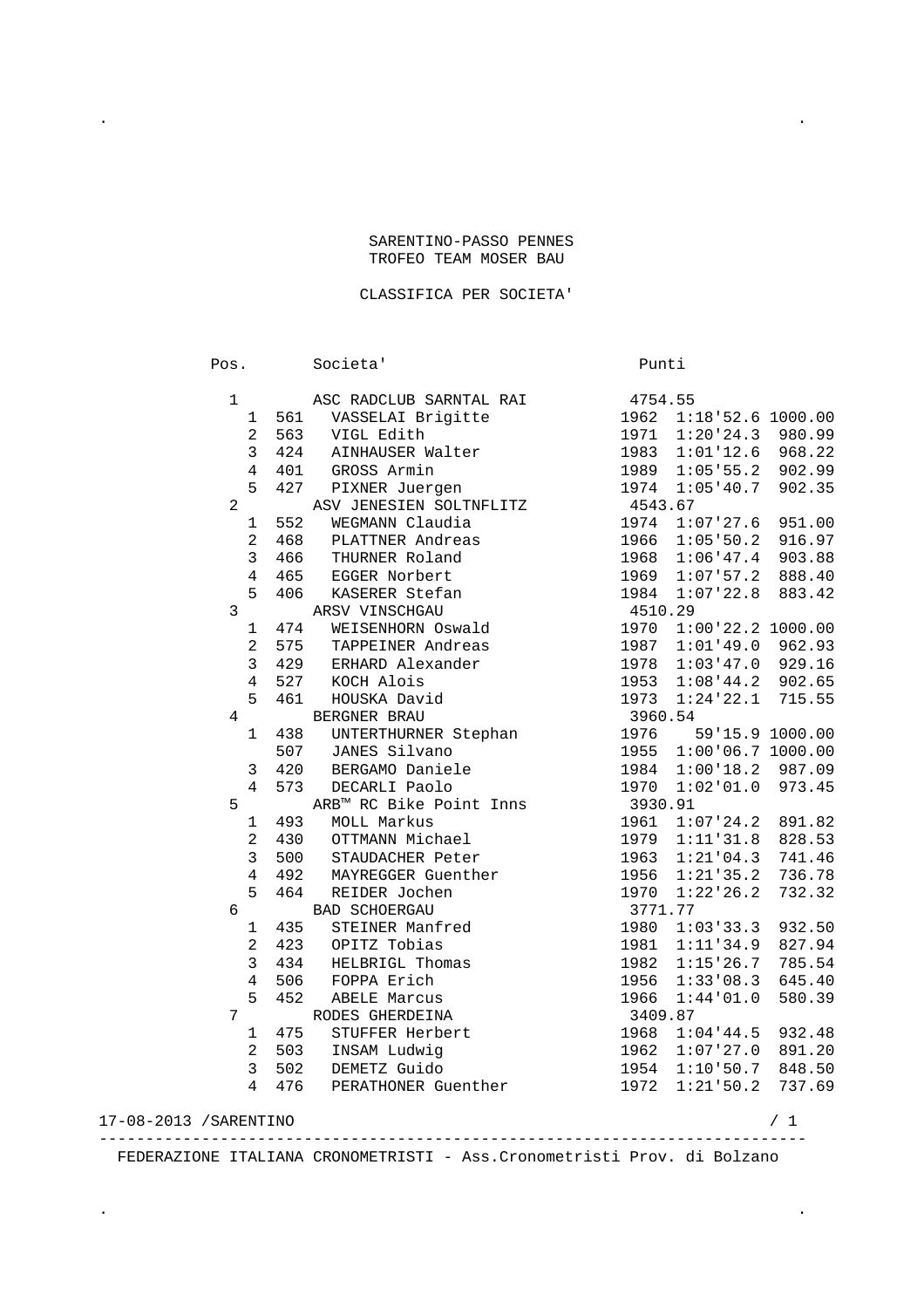Pos. Societa' Punti 8 Dynamic Bike Team Eppan 1827.44 1 469 GOETSCH Markus<br>2 457 SMANIOTTO Luca  $1827.44$ <br>1972 1:02'25.5 967.08<br>1964 1:10'10.1 860.36 9 ATHLETIC CLUB MERANO<br>1 471 SACCOMAN Roberto 1 471 SACCOMAN Roberto 1970 1:06'13.5 911.59 2 473 BAZZANELLA Mario 1966 1:08'57.6 875.44 10 REWEL TEXTMARKET TEAM 1 1 484 WIEDENHOFER Ulrich 1966 1:08'49.7 877.11<br>2 478 MARCATO Andrea 1972 1:09'03.6 874.17 2 478 MARCATO Andrea 1972 1:<br>WILD BORN BIKER 1615.50 11 WILD BORN BIKER 1 482 OBERKALMSTEINER Hansjoerg 1972 1:13'01.6 826.68<br>2 554 TASSER Andrea 1979 1:21'24.9 788.82 2 554 TASSER Andrea 12 SOMEC-LGL-GOBBI 1000.00<br>1975 1:04'13.3 1000.00 1 553 ILMER Marina 13 STERZING 1000.00<br>1 402 GSCHNITZER Thomas 1984 5 1 402 59'31.5 1000.00 14 Rewel Texmarket Team 1000.00<br>1953 1: 1953 1: 1953 1:02'02.7 1000.00 15 Radsport Stanger Kitzb 989.10 1 458 FRAUENSCHUH Thomas 1971 1:01'02.1 989.10 1971 1:01'02.1 989.10<br>16 RSV ROSENHEIM 984.58<br>1971 1:01'02.1 989.10<br>1980 1:00'11.6 984.58 1 1 421 REUEL Martin 1980 1:0<br>1980 1:00 asy ™tzi Bike Team 1980 974.50 17 ASV ™tzi Bike Team<br>1 456 LADURNER Harald ںت ـ +/ و<br>1971 - 1:01'57.0 974.50 18 TEAM ANDREIS CICLI 972.74 1 414 CASNA Loris 1985 1:01'11.6 972.74 19 Latzfons Latzfons 1958.76<br>1971 1:02'58.0 958.76 1 470 PFATTNER Franz 20 SSV Pichl Gsies Raiffei 955.50 1 432 TASCHLER Stefan 1982 1:02'01.5 955.50 20 SSV PICHL USIES NOLLER<br>
1 432 TASCHLER Stefan 1982 1:02'01.5 955.50<br>
21 VELOCE CLUB BOLZANO 955.22<br>
1 485 PILO Stefano 1967 1:03'12.0 955.22 1 485 PILO Stefano 1967 1:03'12.0 955.22<br>2 Straube Cycing . HMS 950.39<br>1 422 TUTZER Andreas 1977 1:02'21.5 950.39<br>948.48 22 Straube Cycing . HMS 1 422 TUTZER Andreas 23 Cycling Australia 1948.48<br>1988 1:02'45.5 948.48<br>1988 1:02'45.5 948.48 1 413 BOWRON William 1988 1:02'45.5 948.48 24 Poli.A.V.I. Bike Team 947.35 1 472 UNTERPERTINGER Philipp 1972 1:03'43.5 947.35 25 ASV OK Dolomiti Superbi 944.44 1 459 WISTHALER Wilfried 1973 1:03'55.3 944.44 26 PRESTIGIO LGL MICHE 943.23 1 481 BLAAS Joachim 1973 1:04'00.2 943.23 27 Heikar Racing 938.47 1 462 HEISS Karl 1966 1:04'19.7 938.47 28 RC Weiss-Blau Mnchen 925.59 1 451 HUPF Klaus 1969 1:05'13.4 925.59 29 TEAM IDECOM 922.76 1 479 THALER Arthur 1969 1:05'25.4 922.76 30 ASD PELLE GREEN POLO 906.93<br>1 419 DONEI Tommaso 1992 1:05'38.0 906.93 1 419 DONEI Tommaso 31 for fun cycling team 906.24

. .

 17-08-2013 /SARENTINO / 2 ----------------------------------------------------------------------------

FEDERAZIONE ITALIANA CRONOMETRISTI - Ass.Cronometristi Prov. di Bolzano

. .